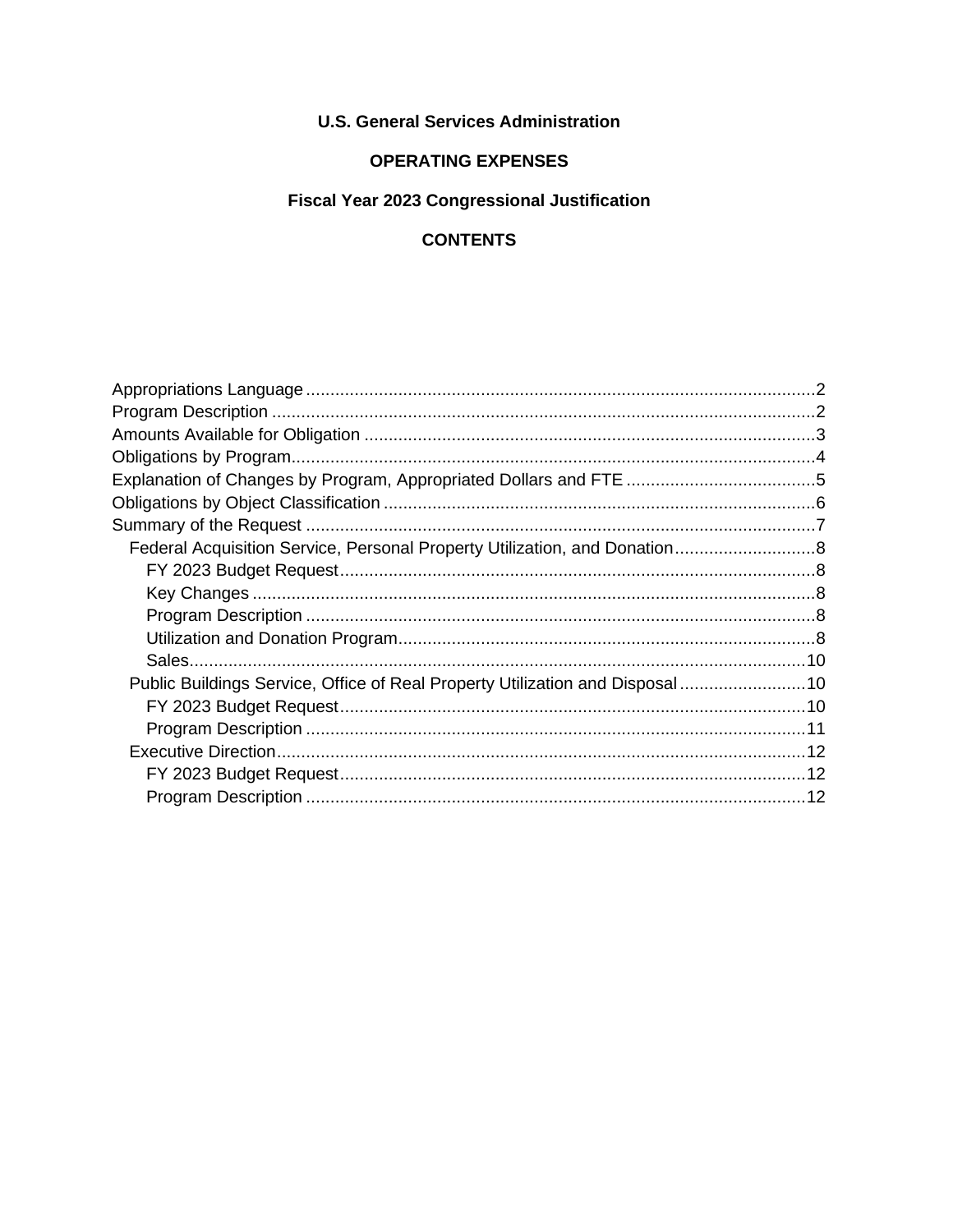#### <span id="page-1-0"></span>**Appropriations Language**

*For expenses authorized by law, not otherwise provided for, for Government-wide activities associated with utilization and donation of surplus personal property; disposal of real property; agency-wide policy direction, and management; the hire of zero emission passenger motor vehicles and supporting charging or fueling infrastructure; and services as authorized by 5 U.S.C. 3109; \$54,478,000, of which not to exceed \$7,500 is for official reception and representation expenses.* 

## <span id="page-1-1"></span>**Program Description**

The major programs funded by this appropriation include the personal property utilization and donation activities of the Federal Acquisition Service (FAS); the real property utilization and disposal activities of the Public Buildings Service (PBS); and Executive Management and Administration activities including support of Government-wide mission-assurance activities. This appropriation supports a variety of operational activities that are not feasible or appropriate for a user fee arrangement.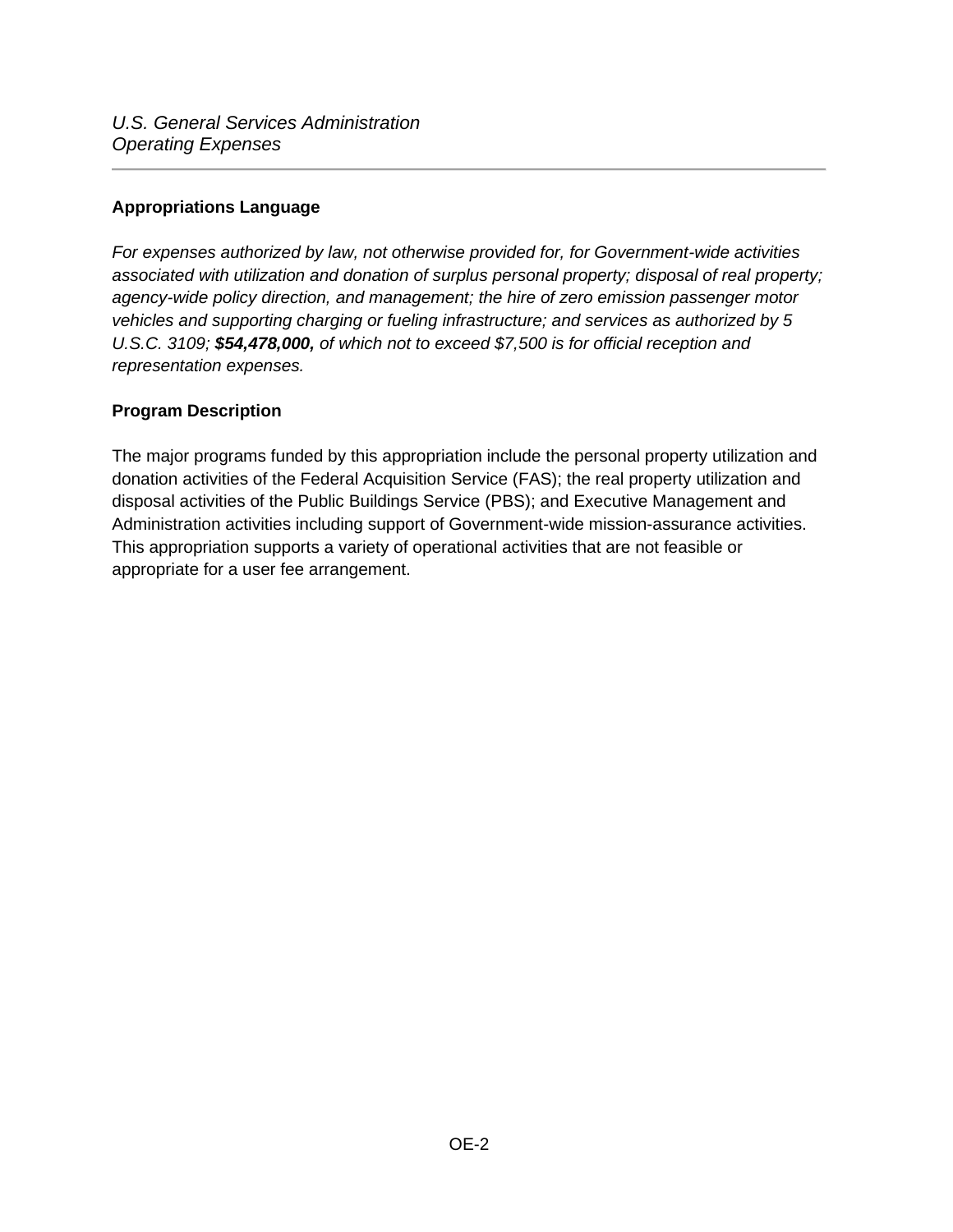# <span id="page-2-0"></span>**Amounts Available for Obligation**

(Dollars in Thousands)

| FY 2021<br>Actual              |                | FY 2022<br>Annualized<br>C.R. | FY 2023<br>Request |       |
|--------------------------------|----------------|-------------------------------|--------------------|-------|
| \$3,772                        | \$             | 772                           | \$                 | 772   |
| \$49,440                       | \$             | 49,440                        | \$54,478           |       |
|                                |                |                               |                    |       |
| 2,725<br>\$                    | \$             | 11,575                        | \$11,575           |       |
| 4,318<br>\$                    | $\mathfrak{D}$ | $\overline{\phantom{a}}$      | \$<br>$\sim$ $-$   |       |
| 7,043<br>\$                    | $\$\$          | 11,575                        | \$11,575           |       |
| \$                             | \$             |                               | \$                 |       |
| (2,039)<br>\$                  | \$             |                               | \$                 |       |
| \$                             | \$             |                               | \$                 |       |
| \$                             | \$             |                               | \$                 |       |
| \$ (3,563)                     | \$             |                               | \$                 |       |
| \$                             | \$             |                               | \$                 |       |
| \$                             | \$             |                               | \$                 |       |
| \$ (3,772)                     | \$             | (772)                         | \$                 | (772) |
| \$50,881                       | \$             | 64,015                        | \$66,053           |       |
| \$47,401                       | \$             | 49,440                        | \$54,478           |       |
| \$<br>$\overline{\phantom{a}}$ | \$             | 3,000                         | \$                 |       |
| 3,480<br>\$                    | \$             | 11,575                        | \$11,575           |       |
| \$46,563                       | \$             | 50,496                        | \$53,030           |       |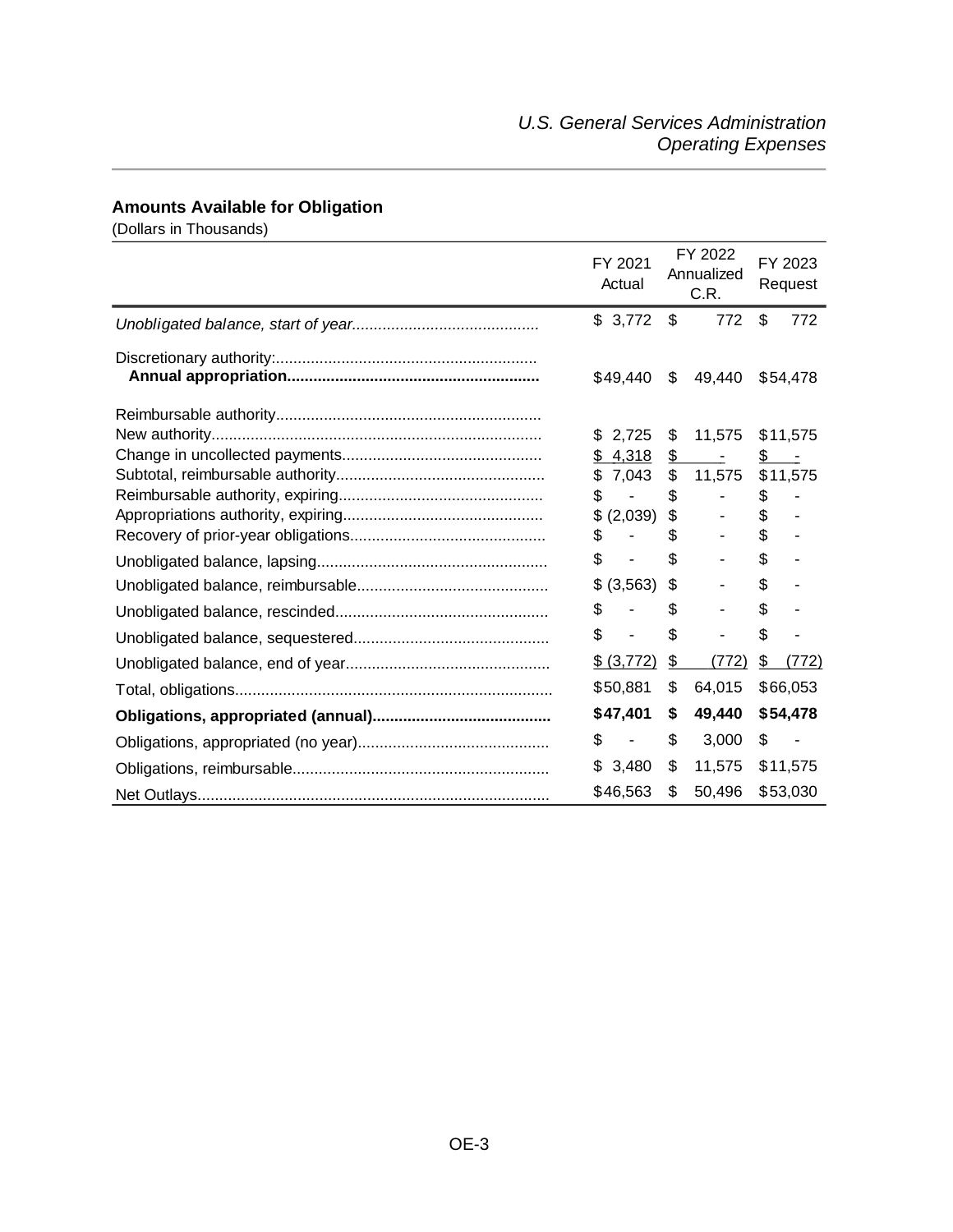## <span id="page-3-0"></span>**Obligations by Program**

(Dollars in Thousands)

|                                        | FY 2021        |                          |        |                  | FY 2022                   | FY 2023 |                |                           |                 |  |
|----------------------------------------|----------------|--------------------------|--------|------------------|---------------------------|---------|----------------|---------------------------|-----------------|--|
|                                        | Actual         |                          |        |                  |                           | Plan    | Request        |                           |                 |  |
|                                        | FTE            | Obligations              |        | FTE.             | Obligations               |         | <b>FTE</b>     |                           | Obligations     |  |
| 1. Personal Property Management        |                |                          |        |                  |                           |         |                |                           |                 |  |
| <b>Appropriated Obligations</b>        | 49             | \$                       | 8,281  | $53 \text{ }$ \$ |                           | 9,419   | 53             | $\mathfrak{L}$            | 10,750          |  |
| Reimbursable Obligations*              | $\mathcal{I}$  | $\frac{1}{2}$            | 1,614  | $\overline{0}$   | $\frac{2}{3}$             |         | $\overline{0}$ | $\frac{1}{2}$             |                 |  |
| Subtotal, PPM                          | 56             | $\mathfrak{S}$           | 9,895  | 53               | $\mathfrak{L}$            | 9,419   | 53             | $\boldsymbol{\mathsf{s}}$ | 10,750          |  |
| 2. Real Property Disposal              |                |                          |        |                  |                           |         |                |                           |                 |  |
| <b>Appropriated Obligations</b>        | 72             | \$                       | 17,217 | 83               | \$                        | 17,471  | 83 \$          |                           | 18,342          |  |
| Reimbursable Obligations               | $\overline{5}$ | $\frac{1}{2}$            | 1,866  | $\overline{I}$   | $\frac{1}{2}$             | 11,500  | $\overline{I}$ | $\frac{1}{2}$             | 11,500          |  |
| Subtotal, RPD                          | 77             | $\mathfrak{L}$           | 19,083 | 90               | $\boldsymbol{\mathsf{s}}$ | 28,971  | 90             | $\mathfrak{F}$            | 29,842          |  |
| 3. Executive Direction                 |                |                          |        |                  |                           |         |                |                           |                 |  |
| <b>Appropriated Obligations</b>        | 60             | $\mathfrak{L}$           | 21,903 | 79               | \$                        | 22,550  | 79             | -\$                       | 25,386          |  |
| Reimbursable Obligations               | $\overline{0}$ | $\frac{2}{2}$            |        | $\overline{0}$   | \$                        | 75      | $\overline{0}$ | $\frac{2}{3}$             | $\overline{75}$ |  |
| Subtotal, M&A                          | 60             | \$                       | 21,903 | 79               | \$                        | 22,625  | 79             | $\boldsymbol{\mathsf{S}}$ | 25,461          |  |
| 4. System for Award Management         |                |                          |        |                  |                           |         |                |                           |                 |  |
| Appropriated Obligations**             | $\frac{0}{0}$  | $\overline{\mathcal{F}}$ |        | $\underline{0}$  | $\frac{2}{3}$             | 3,000   | $\overline{0}$ | $\overline{\mathcal{F}}$  |                 |  |
| Subtotal, SAM                          |                | \$                       |        | $\overline{0}$   | \$                        | 3,000   | 0              | \$                        |                 |  |
| <b>Total, Appropriated Obligations</b> | 181            | \$                       | 47,401 | $215$ \$         |                           | 52,440  | $215$ \$       |                           | 54,478          |  |
| Total, Reimbursable Obligations        | 12             | \$                       | 3,480  | $\overline{7}$   | \$                        | 11,575  | 7              | \$                        | 11,575          |  |
| Total, Obligations                     | 193            | \$                       | 50,881 | 222              | -\$                       | 64,015  | $222$ \$       |                           | 66,053          |  |

\*Personal Property Management Reimbursable was transferred to the Acquisition Services Fund starting in FY 2022

\*\*The Obligations for the System for Award Management in FY 2022 are from the funding enacted in FY 2020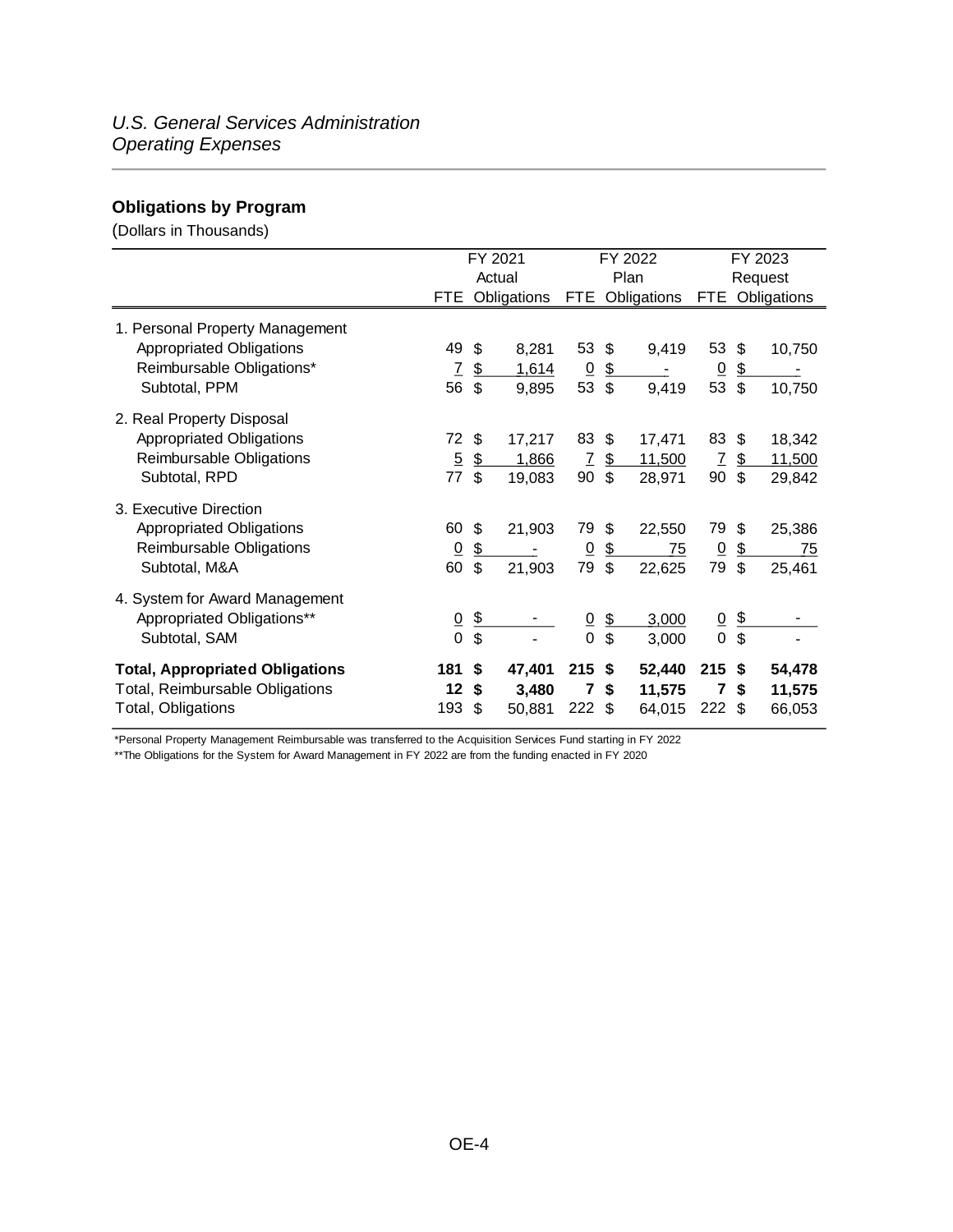## <span id="page-4-0"></span>**Explanation of Changes by Program, Appropriated Dollars and FTE**

(Dollars in Thousands)

|                                     |            | <b>PPM</b> |           | <b>RPD</b> |    |           | <b>EXEC DIRECTION</b> |    |           | TOTAL      |    |              |
|-------------------------------------|------------|------------|-----------|------------|----|-----------|-----------------------|----|-----------|------------|----|--------------|
|                                     | <b>FTE</b> |            | Authority | <b>FTE</b> |    | Authority | <b>FTE</b>            |    | Authority | <b>FTE</b> |    | Authority    |
| FY 2022 Annualized C.R.             | 53         | \$         | 9,419     | 83         |    | \$17,471  | 79                    |    | \$22,550  |            |    | 215 \$49,440 |
| <b>Program Increases:</b>           |            |            |           |            |    |           |                       |    |           |            |    |              |
| <b>Salaries and Benefits</b>        |            | \$         | 288       |            | \$ | 486       |                       | \$ | 538       |            | \$ | 1,312        |
| <b>Travel and Transportation</b>    |            | \$         | 75        |            |    |           |                       | \$ | 23        |            | \$ | 98           |
| Rent                                |            | \$         |           |            | S  |           |                       | \$ | 24        |            | \$ | 24           |
| Communications                      |            | \$         | (1)       |            | \$ |           |                       | \$ |           |            | \$ | (1)          |
| Contracts                           |            | \$         | 967       |            | \$ | 385       |                       | \$ | 2,255     |            | \$ | 3,607        |
| Supplies and Equipment              |            | S          | 2         |            | \$ |           |                       |    |           |            |    |              |
| Subtotal, Program Increases:        |            | \$         | 1,331     |            |    | 871       |                       | S  | 2,840     |            | \$ | 5,042        |
| <b>Program Decreases</b>            |            |            |           |            |    |           |                       |    |           |            |    |              |
| Contracts                           |            | \$         |           |            | \$ |           |                       | \$ | (4)       |            | \$ | (4)          |
| <b>Subtotal, Program Decreases:</b> |            | \$         |           |            |    |           |                       | \$ | (4)       |            |    | (4)          |
| FY 2023 Request                     | 53         |            | \$10,750  | 83         | \$ | 18,342    | 79                    |    | \$25,386  | 215        |    | \$54,478     |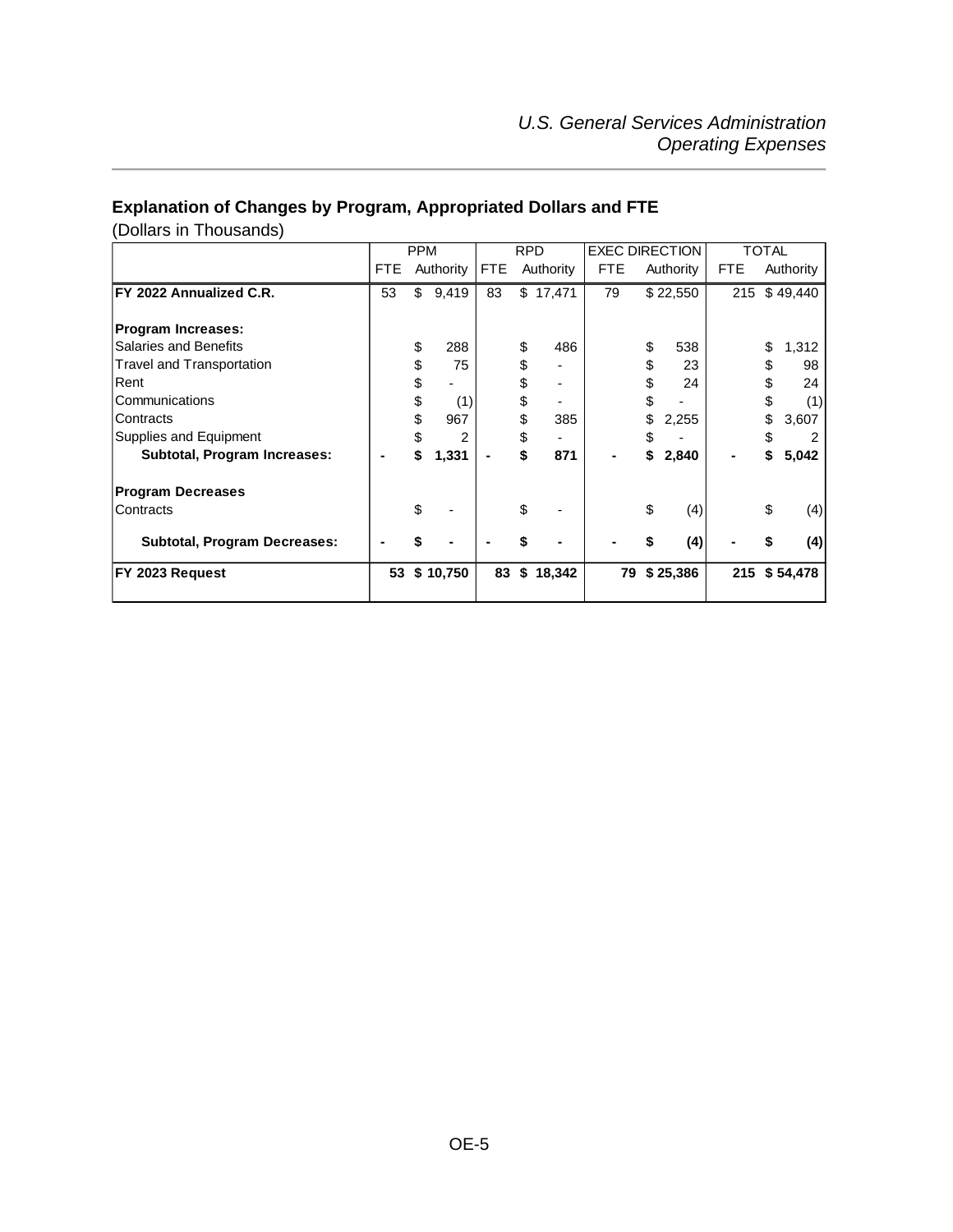## <span id="page-5-0"></span>**Obligations by Object Classification**

(Dollars in Thousands)

|      |                                             | FY 2021<br>Actual |    | FY 2022<br>Annualized<br>C.R. | FY 2023<br>Request |        |  |
|------|---------------------------------------------|-------------------|----|-------------------------------|--------------------|--------|--|
| 11.1 | Full-time, permanent                        | \$<br>20,206      | \$ | 25,952                        | \$                 | 26,851 |  |
| 11.3 | Other than full-time permanent              | \$<br>1,697       | S  |                               | \$                 |        |  |
| 11.5 | Other personnel compensation                | \$<br>536         | \$ | 438                           | \$                 | 472    |  |
| 11.8 | Special personnel services payments         | \$<br>33          | \$ |                               | \$                 | -      |  |
| 12.1 | Civilian personnel benefits                 | \$<br>7,732       | \$ | 8,991                         | \$                 | 9,271  |  |
| 21.0 | Travel and transportation of persons        | \$<br>95          | \$ | 405                           | \$                 | 503    |  |
| 22.0 | Transportation of things                    | \$                | \$ | 1                             | \$                 | 1      |  |
| 23.1 | Rental payments to GSA                      | \$<br>1,349       | \$ | 1,214                         | \$                 | 1,238  |  |
| 23.3 | Communications and utilities                | \$<br>25          | \$ | 72                            | \$                 | 71     |  |
| 24.0 | Printing and reproduction                   | \$<br>1           | \$ | $\overline{2}$                | \$                 | 3      |  |
| 25.1 | Advisory and assistance services            | \$<br>6,729       | \$ | 5,921                         | \$                 | 8,807  |  |
| 25.2 | Other services from non-Federal sources     | \$<br>316         | \$ |                               | \$                 | 35     |  |
| 25.3 | Other goods & services from Federal sources | \$<br>8,487       | \$ | 6,324                         | \$                 | 7,106  |  |
| 25.7 | Operation and maintenance of equipment      | \$<br>21          | \$ |                               | \$                 |        |  |
| 26.0 | Supplies and materials                      | \$<br>170         | \$ | 98                            | \$                 | 98     |  |
| 31.0 | Equipment                                   | \$<br>5           | \$ | 22                            | \$                 | 23     |  |
| 99.0 | <b>Obligations, Appropriated (Annual)</b>   | \$<br>47,401      | \$ | 49,440                        | \$                 | 54,478 |  |
|      | Subtotal, PC&B                              | \$<br>30,204      | \$ | 35,381                        | \$                 | 36,593 |  |
|      | Subtotal, Non-labor                         | \$<br>17,198      | \$ | 14,059                        | \$                 | 17,885 |  |
| 99.0 | Obligations, available from prior years     | \$                | \$ | 3,000                         | \$                 |        |  |
| 99.2 | Obligations, reimbursable                   | \$<br>3,480       | \$ | 11,575                        | \$                 | 11,575 |  |
|      | 99.9 Total obligations                      | \$<br>50,881      | \$ | 64,015                        | \$                 | 66,053 |  |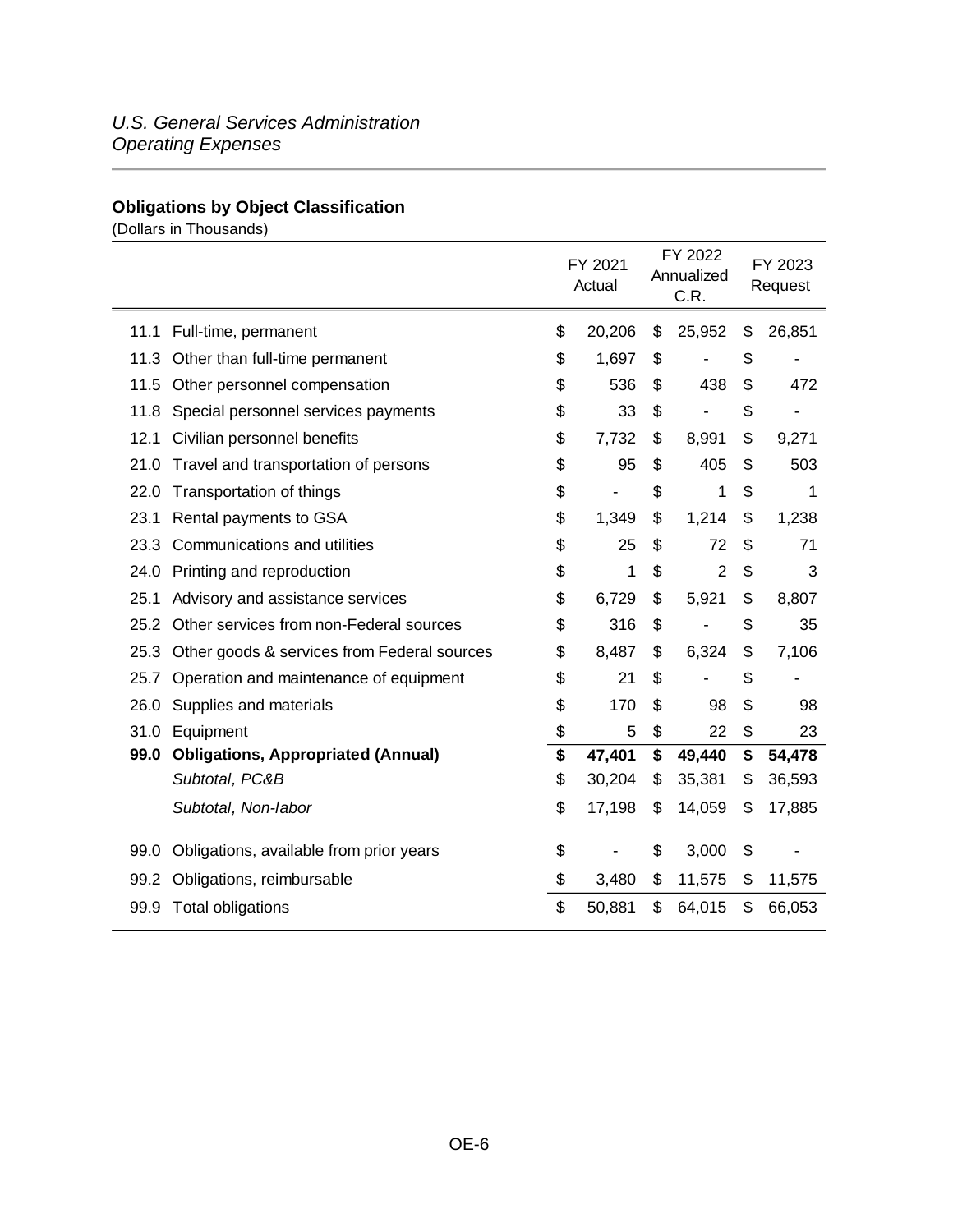#### <span id="page-6-0"></span>**Summary of the Request**

The FY 2023 request provides a total of \$54.5 million and 215 Full Time Equivalent (FTE) employees for the base program for Operating Expenses (OE). This request represents a \$5 million increase from the FY 2022 C.R. annualized level. The increase will fund additional personnel compensation and benefits (PC&B) costs related to the FY 2023 pay raise and inflation, electric vehicle charging station infrastructure for GSA's in-house fleet, supply chain risk management support, and efforts to modernize systems.

**Appropriated Program:** The OE appropriation supports the following programs:

- Personal Property Utilization and Donation: transfers personal property no longer needed by an executive agency to other executive agencies, State and local governments, and nonprofit organizations (please see ASF-25 for a description of the Personal Property Utilization and Donation Reimbursable Program);
- Office of Real Property Utilization and Disposal: transfers or sells unneeded real property assets to benefit the Federal Government and surrounding communities; and
- Executive Direction: provides agency-wide direction and supports Government-wide mission assurance activities.

**Reimbursable Program:** In FY 2023 the OE appropriation will provide reimbursable services to other Federal agencies in the amount of \$11.6 million, a level that supports 7 FTE. This amount includes:

(1) \$11.5 million and 7 FTE for real estate disposal services for: specialized properties outside the purview of the Federal Property and Administrative Services Act of 1949; and real property seized, forfeited, or foreclosed on by other agencies; and

(2) \$75 thousand for Emergency Support Function #7 (ESF-7) under the national response framework. Office of Mission Assurance personnel are responsible for coordinating ESF-7 activities on behalf of GSA. This support is provided pursuant to 44 C.F.R. §§ 206.5 and 206.8. All personnel hours (overtime), travel, and other costs for activities in support of the response and recovery efforts are reimbursable under a mission assignment issued by the Federal Emergency Management Agency.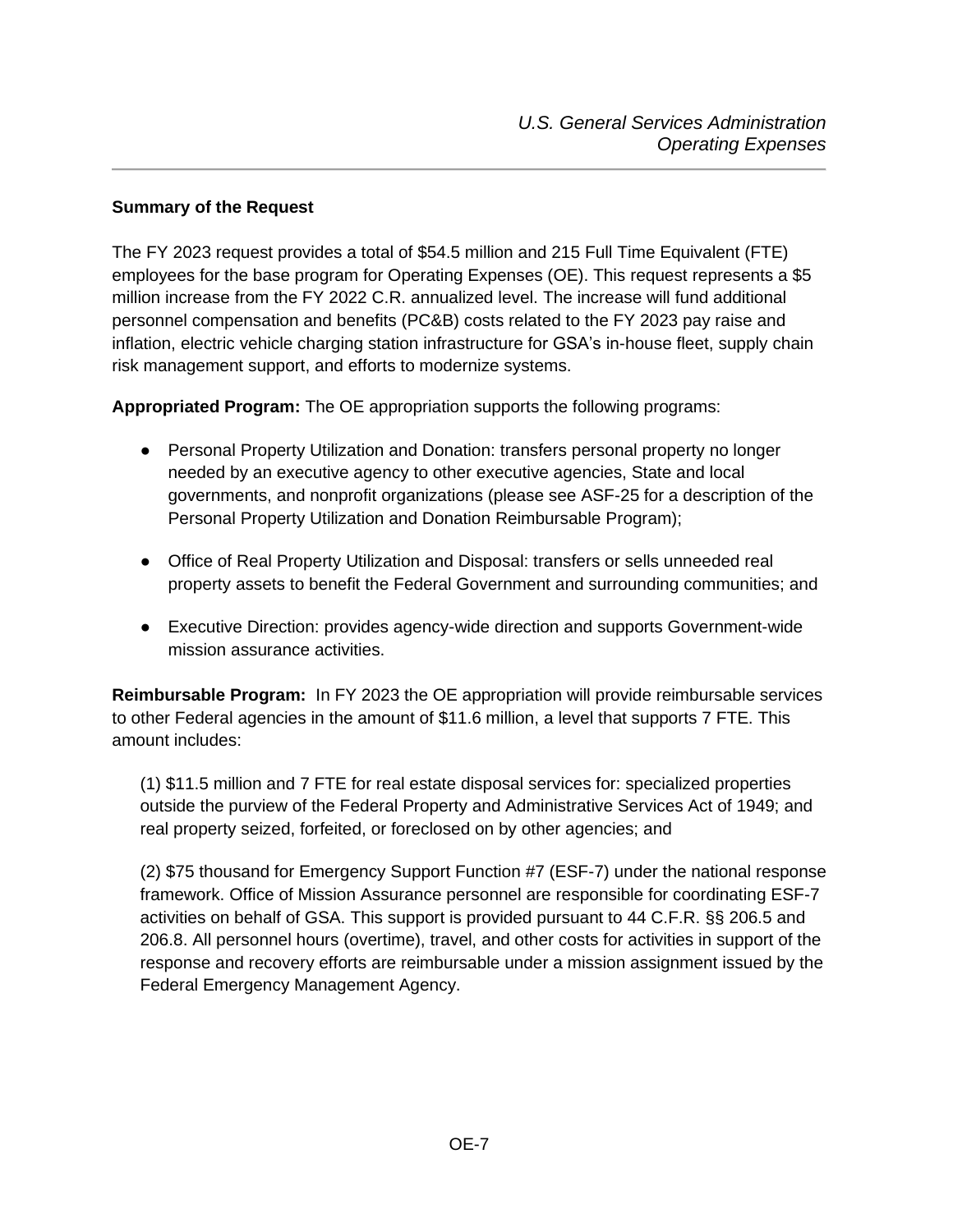#### <span id="page-7-0"></span>**Federal Acquisition Service, Personal Property Utilization, and Donation**

#### <span id="page-7-1"></span>**FY 2023 Budget Request**

The FY 2023 Request provides \$10.75 million and 53 FTE for the Personal Property Utilization and Donation program, which is an increase of \$1.33 million from the FY 2022 Annualized Continuing Resolution.

#### <span id="page-7-2"></span>**Key Changes**

The FY 2023 Request is an increase of \$1.33 million from the FY 2022 Annualized Continuing Resolution in order to fund the annualized impact of the pay raises in calendar years 2022 and 2023, as well as fund increased IT hosting needs and internal portfolio support.

#### <span id="page-7-3"></span>**Program Description**

The FAS Personal Property Utilization & Donation (U&D) program facilitates the transfer and reutilization of excess Federal personal property. Personal property no longer needed by an executive agency may be offered at no cost to other Federal agencies, State and local governments, and eligible nonprofit organizations. The program also provides regular training to Federal, State, and other stakeholders, assists agencies with disposition projects, provides oversight of the State Agencies for Surplus Property, hosts the GSA Computers for Learning website, and manages foreign gifts and the donation of firearms.

#### <span id="page-7-4"></span>**Utilization and Donation Program**

The U&D program saves money for the Federal Government and recipient organizations by promoting the efficient utilization and disposal of Government personal property. When federally-owned personal property is determined to be "excess," it is first offered to other executive agencies and transferred, with the cost covered by the excessing agency,upon request. All executive agencies must use excess personal property as the first source of supply in lieu of new procurements. If the property is not needed by any executive agency, it is declared "surplus" and is offered for donation to State and local governments and other eligible entities. The program ensures that taxpayer funded assets that are no longer needed by the Federal Government continue to benefit the public in communities across the country.

In FY 2020 and FY 2021, U&D responded to COVID-19 by partnering with the Federal Emergency Management Agency (FEMA) and other executive agencies to expeditiously identify excess Federal property that could be used for response efforts including Personal Protective Equipment (PPE), ventilators, medical equipment and supplies, travel trailers, meal kits, etc. U&D facilitated the transfer or donation of over \$55 million (original acquisition cost) of property to FEMA, other Federal agencies, State and local governments, and other eligible recipients for COVID-19 response. In FY 2020 and FY 2021, the amount of excess property reported by agencies has declined due to the closure of Federal facilities and curtailed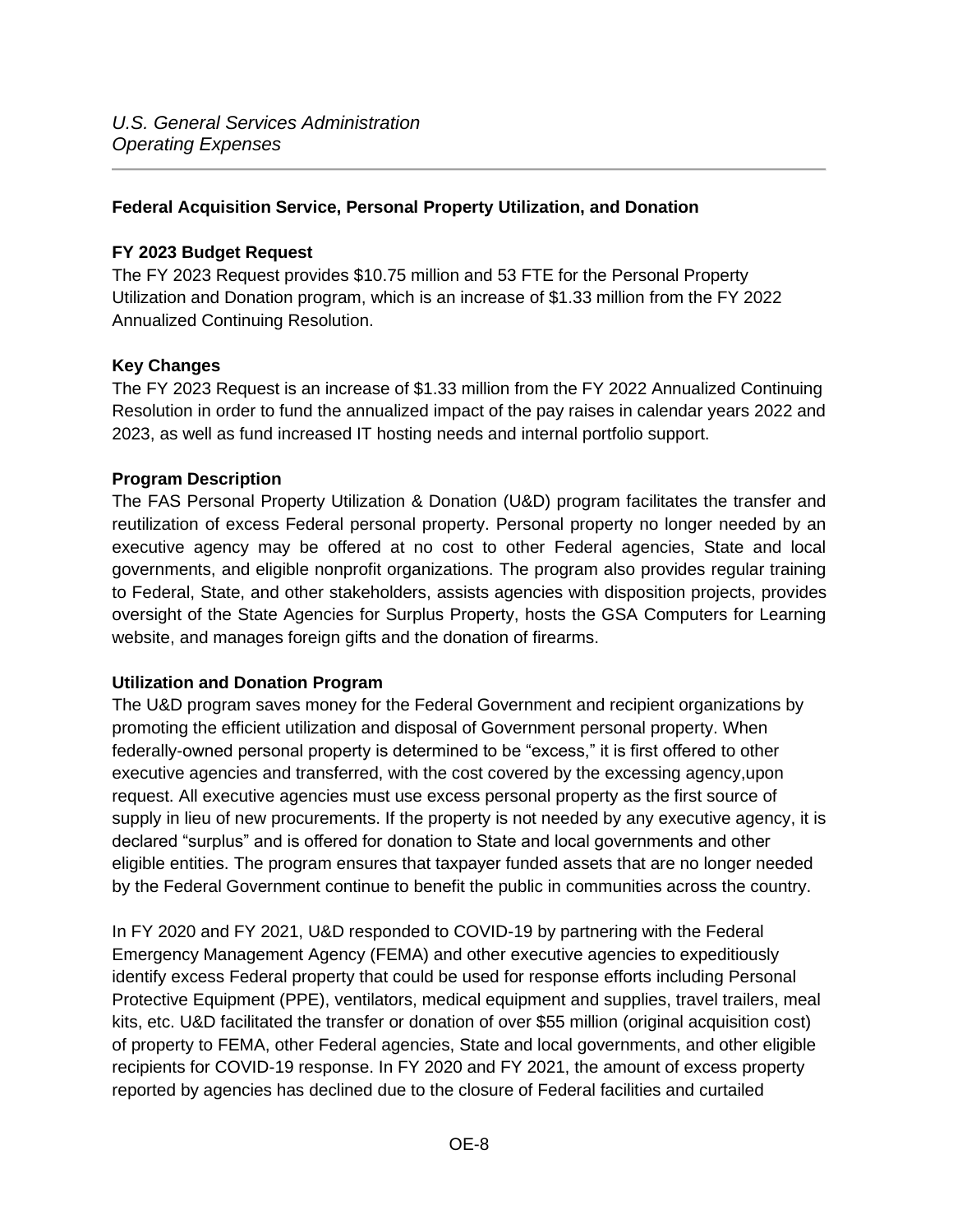operations during the pandemic; however, U&D expects program volumes to rebound as inperson agency operations are restored.

In FY 2021, U&D began implementation of the Veterans Small Business Enhancement Act of 2018, in partnership with the U.S. Small Business Administration (SBA) and the States, to provide surplus Federal personal property to veteran-owned small businesses (VOSBs). This effort included collaboration with SBA to establish program rules and regulations, VOSB outreach, systems enhancements, and the creation and execution of memorandums of agreement between GSA, SBA, and participating States.

In FY 2020 and FY 2021, U&D began modernizing and consolidating numerous legacy business systems, including GSAXcess, that facilitate the reporting, reuse and disposal of Federal personal property assets Government-wide. Modernizing obsolete systems will improve the customer experience, increase property reutilization and donation rates, automate and reduce risk associated with manual processes, enhance data analytical capabilities and decision making, improve controls and tracking of assets, and better position GSA to respond to new and emerging Federal personal property disposal challenges. In FY 2022, GSA will launch the modernized Personal Property Management System (PPMS).

In FY 2022 and FY 2023 U&D will continue to roll out the donation of surplus personal property to VOSBs, responding to the unique needs of these businesses as compared to the traditional eligible donee groups. U&D will also continue to modernize and enhance its business systems and processes to address customer needs, improve the reuse of Federal assets, and reform outmoded business processes.

In FY 2022 and FY 2023 U&D will also support the administration's emphasis on climate change, social equity, support for State and local governments, and the American economy. U&D will play a key role in ensuring the environmentally-friendly disposition of Federal assets by maximizing their use and avoiding landfill disposal and the emissions and waste associated with the production and distribution of new items. U&D will also collaborate with partner organizations to improve outreach and provide surplus assets to State and local governments and non-profit organizations to benefit underserved communities. U&D will also continue its partnership with SBA to provide eligible small businesses the surplus assets needed to support and grow their business.

The U&D program provides the following services to executive agencies, State and local governments, and eligible property recipients.

● **Federal Excess Personal Property Reutilization Program:** Maximizes reutilization of Federal excess personal property by executive agencies, transferring nearly \$528 million in Original Acquisition Cost (OAC) property between agencies in FY 2021.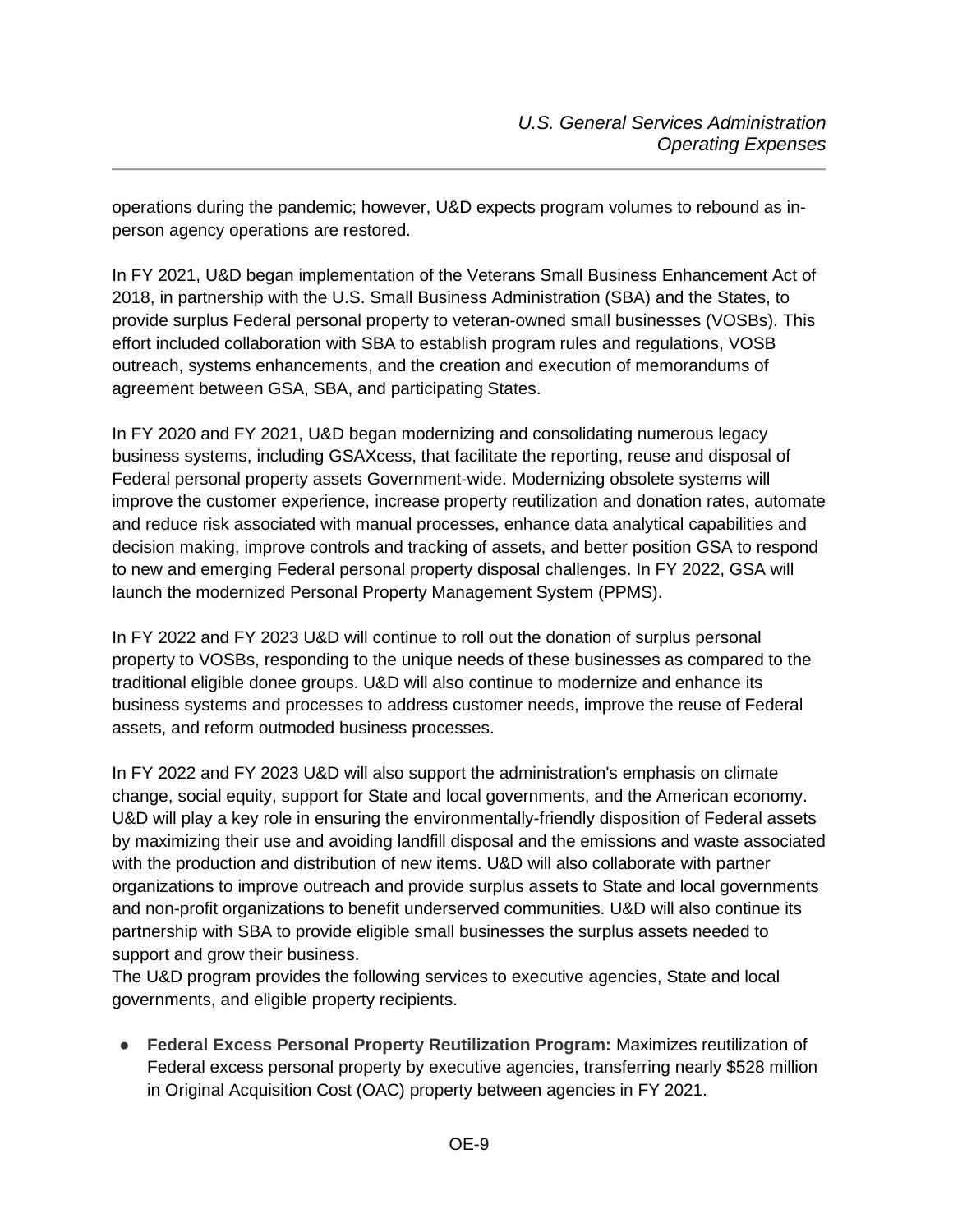- **Surplus Federal Personal Property Donation Program:** In partnership with States, donated nearly \$481 million in surplus Federal property to eligible recipients in FY 2021, including state and local government agencies; non-profit organizations supporting education, health, veterans, the elderly; SBA 8(a) and veteran owned small businesses; and others.
- **GSA-hosted Computers for Learning Website:** GSA hosts a website to provide information for Federal agencies should they choose to transfer computer equipment to schools and educational non-profits (nearly \$31 million OAC transferred in FY 2021).
- **Foreign Gifts Program:** manages the custody, screening, and reassignment of foreign gifts received from foreign governments by Federal employees as a result of their official positions.

## <span id="page-9-0"></span>**Sales**

When the excess personal property cannot be disposed of through reutilization or donated through the Federal surplus personal property donation program, the FAS Personal Property Sales Program provides services to Federal agencies for the sale of property directly to the public. This part of the program is funded through the Acquisition Services Fund (ASF) and is not funded from the Operating Expense appropriation. More information on this program can be found in the ASF section of GSA's FY 2023 Congressional Justification.

## <span id="page-9-1"></span>**Public Buildings Service, Office of Real Property Utilization and Disposal**

## <span id="page-9-2"></span>**FY 2023 Budget Request**

The FY 2023 Budget request provides \$18.3 million and 83 FTE for the PBS Office of Real Property Utilization and Disposal (RPUD), which is an increase of \$871 thousand above the FY 2022 C.R. annualized level to fund the pay raises in FY 2022 and FY 2023.

The program's activities are vital to the Government-wide effort to reduce real estate expenses by improving the utilization of real property assets and disposing of surplus assets in a timely manner. RPUD plays an integral role in the ongoing execution of recent legislation focused on the disposal of Federal real estate, including the Federal Assets Sale and Transfer Act of 2016 and the Federal Property Management Reform Act of 2016. RPUD looks forward to implementing the Administration's proposal to expand the authorities of the GSA Disposal Fund, assisting agencies with readying assets for disposition.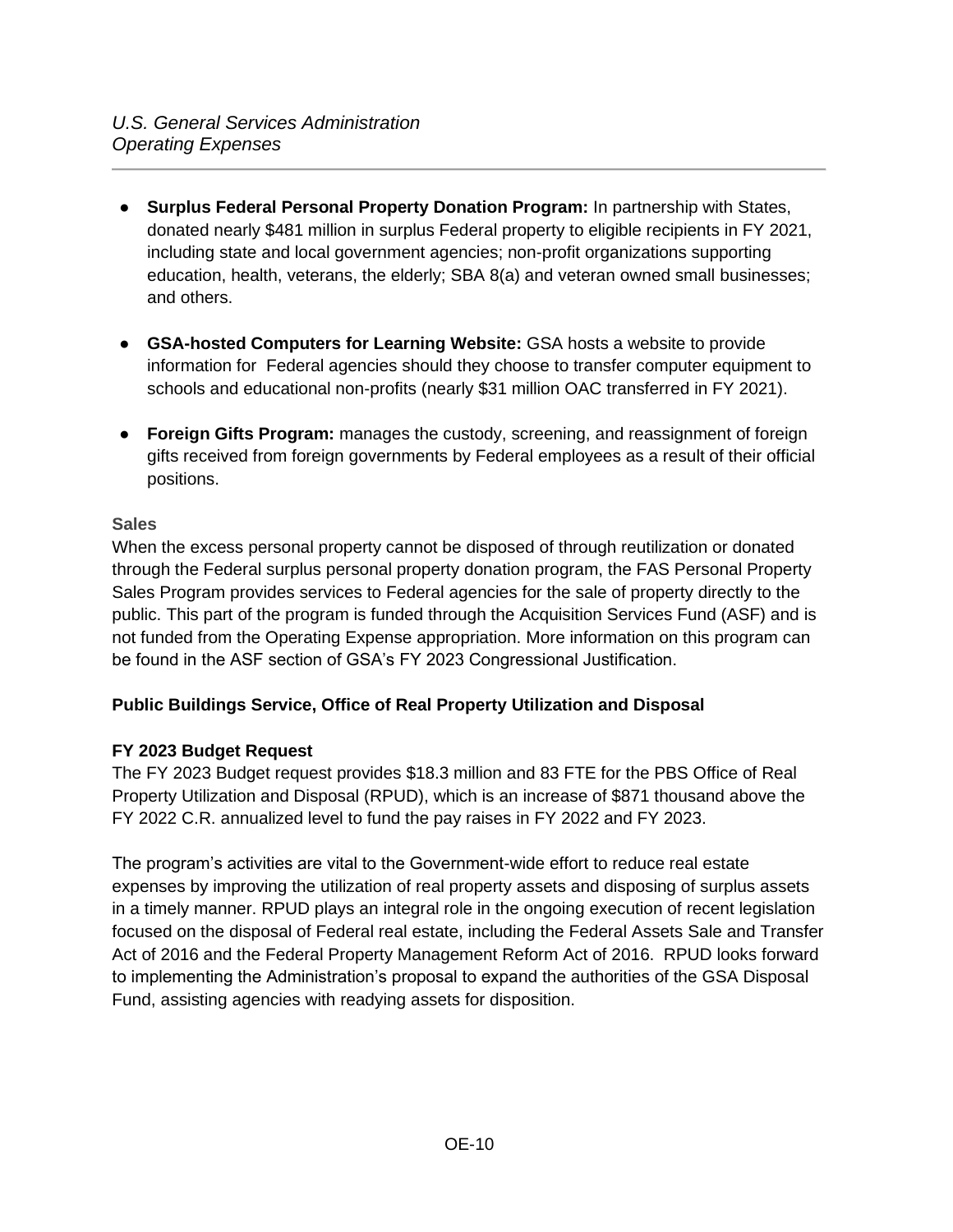#### <span id="page-10-0"></span>**Program Description**

The Office of Real Property Utilization and Disposal works with the majority of Federal land holding agencies to develop real estate strategies (including conveyances, exchanges, relocations and sales) to identify and better manage underutilized assets. The RPUD program offers Federal clients a wide range of realty services, expert guidance, and analytical tools. Services include: transaction support, due diligence analysis, targeted asset reviews, highest and best use studies, appraisals, marketing strategies, environmental assessments, and historic evaluations. This program leverages its services, tools, and expertise to drive optimal real estate outcomes that are tailored to an agency's unique mission requirements. These outcomes result in the more efficient operation of the Federal real property portfolio. To complement its expertise and to enhance service offerings, RPUD provides a variety of contractual vehicles that offer Federal clients access to realty and environmental firms. RPUD employs the following programs and tools, among others:

**Public Benefit Conveyances (PBCs):** When property is no longer needed by the Federal Government, RPUD partners with Federal sponsoring agencies to make surplus real property available to eligible entities for certain public purposes such as public health, homeless assistance, education, law enforcement, emergency management, and recreation. RPUD conducts compliance inspections to ensure properties are used as intended. In FY 2021, RPUD conveyed 23 properties with a combined estimated fair market value of \$34.1 million.

**Early Transfer Authority:** Early Transfer Authority (ETA) allows the Federal Government to transfer property to non-Federal entities before the completion of environmental cleanup, as long as safeguards are in place to protect human health and the environment.

**Lighthouse Program:** The National Historic Lighthouse Preservation Act (NHLPA) authorizes RPUD to divest historic lighthouses in partnership with the Coast Guard and the National Park Service. NHLPA recognizes the cultural, recreational, and educational value associated with these historic resources by allowing lighthouses to be conveyed at no cost to Federal agencies, State and local governments, and non-profit organizations that have the resources and expertise to preserve and manage the asset. If a suitable steward is not identified, RPUD is authorized to divest of the property through a competitive public sale. Since the NHLPA program's inception, almost 150 light stations around the country have been transferred to new stewards.

**Utilization Studies:** RPUD provides objective real property reviews for landholding agencies. These asset reviews can be targeted toward an individual asset or a portfolio of assets depending on the needs of the landholding agency. These studies provide critical information to support viable realty strategies.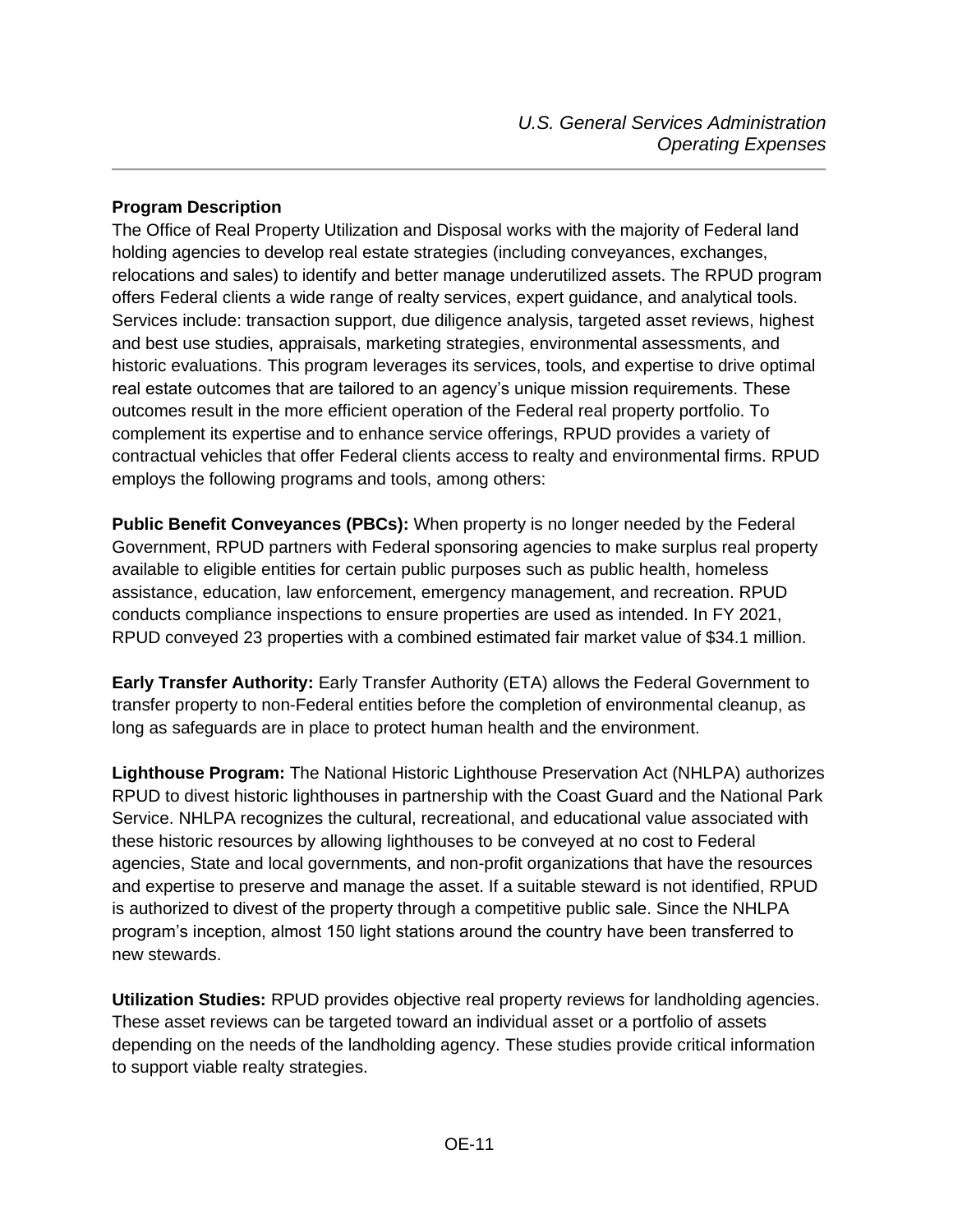**Online Auctions:** For over a decade RPUD has been efficiently selling surplus properties via a dedicated auction website (realestatesales.gov). This sales method maximizes the sale price because it reaches a larger base of buyers at a lower cost than traditional outcry auctions. In the 5-year period ending in FY 2021, RPUD sold 334 properties via auction for more than \$350 million in gross receipts.

**Reimbursable Services:** Certain Federal landholding agencies have their own real estate authority but utilize RPUD to perform realty services on their behalf. RPUD provides these services through interagency agreements, on a reimbursable basis. Services range from the management and execution of all aspects of a disposition project to specific tasks to inform a utilization decision or implement a disposition strategy.

## <span id="page-11-0"></span>**Executive Direction**

## <span id="page-11-1"></span>**FY 2023 Budget Request**

The FY 2023 request for Executive Direction provides \$24.5 million and 79 FTE, which is a \$2.8 million increase from the FY 2022 C.R. annualized level. The increase will provide \$1.3 million for charging infrastructure for GSA's in-house fleet, \$0.5 million to support a new supply chain office, and \$0.2 million for the pay increase. The additional \$0.8 million in funding will enable GSA to continue to pursue projects that will, among other goals, better leverage data as a strategic asset by improving customer experience, making internal operations more effective and efficient, and continuing to shift from low-value to high-value work. The funding will also support continued planning to address the Administration's priorities, including ongoing challenges of the pandemic; further develop short-term and long-term post-pandemic workforce and workplace plans; and drive whole-of-agency responses to tackle the climate crisis, advance equity, and promote economic opportunity.

#### <span id="page-11-2"></span>**Program Description**

This program area supports a variety of general management and administrative activities associated with GSA internal operations. These activities include: (1) the Offices of the Administrator and the Regional Administrators, (2) the Office of Congressional and Intergovernmental Affairs, (3) the Office of Mission Assurance, and (4) the Executive Direction Corporate Account.

**The Offices of the Administrator and Regional Administrators** are responsible for the execution of all functions assigned to GSA by law and regulation. These Offices are responsible for driving the vision, mission, and values of GSA.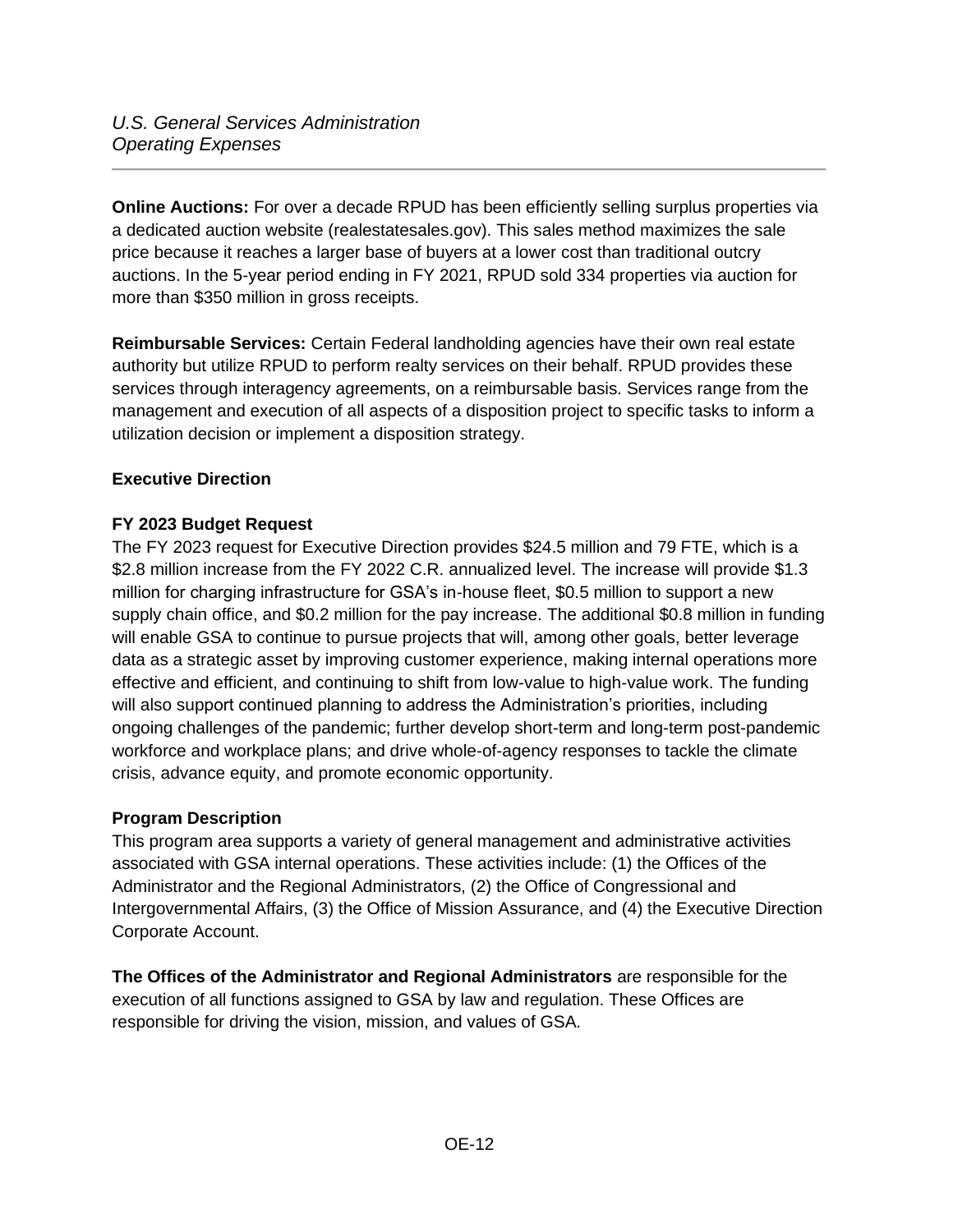**Office of Congressional and Intergovernmental Affairs (OCIA)** is the GSA liaison with Congress, State and local governments, foreign governments, and partner Federal agencies. OCIA coordinates meetings and testimony before Congressional Committees, helps Congressional offices resolve issues related to GSA programs and services, supports the GSA legislative program with the Congress, and coordinates reimbursable services through the GSA Working Capital Fund to over 1,400 House-district and Senate-state offices for the Congress. OCIA also facilitates interactions between GSA officials and delegations representing foreign, State, and local governments.

**The Office of Mission Assurance (OMA)** executes GSA responsibilities during domestic and national security emergencies to aid Federal agencies and State and local governments, supports client agency needs, and restores GSA operations. OMA ensures the continuation of the agency's critical business processes by integrating and coordinating activities across all domains of security (physical, cyber, personnel, and industrial), HSPD-12 credentialing, emergency management, contingency and continuity planning, and disaster response. The OMA continuity mission is authorized by the National Continuity Policy (NSPD-51/HSPD-20) and directly supports GSA responsibilities to recover and perform primary mission-essential functions during a continuity event. Certain OMA activities are funded by the WCF to assure the safety, privacy, and security of GSA facilities, people, and IT assets nationwide.

**The Executive Direction Corporate Account** funds agency priorities, WCF payments, regional rent, and security for the organizations under Executive Direction.